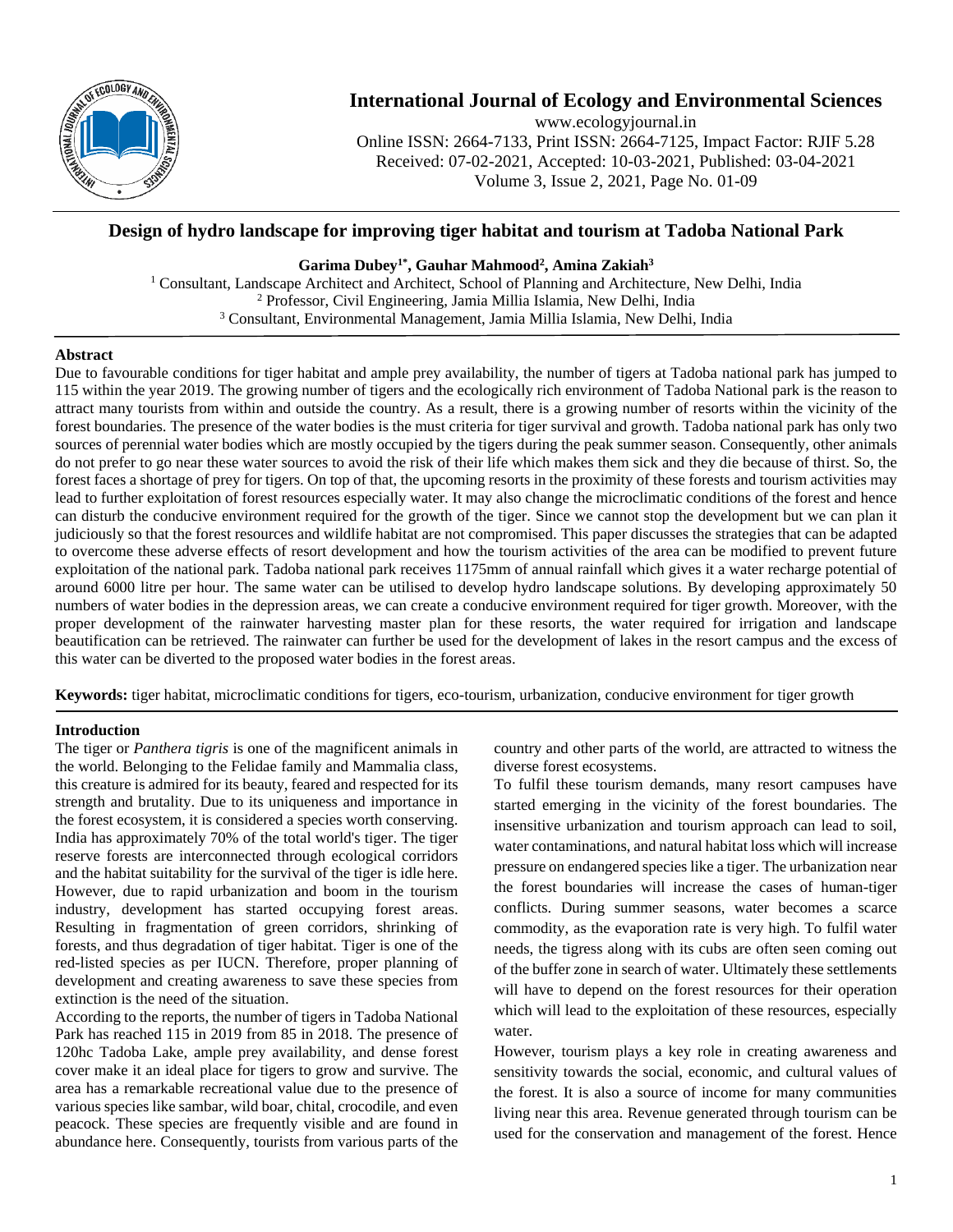proper planning strategies for the resorts and a sensitive tourism approach are the need of the situation.

The presence of water bodies and a wetland environment is favourable for tiger growth. Hence hydro-landscape solutions can be provided to improve the microclimate for tiger habitat which will consequently contribute to their growth.

### **Scope and Objectives of the Study**

Hydro landscape solutions are tiger-friendly as they are innovative solutions to create water bodies. The growth of the tiger is directly dependent on surface water resources and hence with this paper, the attempt is to resolve the water scarcity issues by creating the optimum number of water bodies.

#### **Objectives**

- 1. To delineate the location and aerial extent of the tiger national reserve forest and the urban growth.
- 2. To understand the general and reproductive behaviour of tigers.
- 3. To analyse, the conducive environment required for the tiger growth and strategies to improve the same.
- 4. To assess the impact of growing resorts on the proper growth of the tiger with special reference to macro and microclimatic conditions.
- 5. To develop tiger-friendly tourism strategies.
- 6. To design conducive environment for the tigers and tourists using hydro landscape solutions.

#### **Methods and Materials**

After the scope of the study, we shall be able to adopt the following methodology

- **1. Demarcation of the Tadoba National Park**
- a. To delineate the location and extent of the tiger reserve forest, we shall use satellite data of the forest area and demarcation of the national park as per MOEF and WII report.
- b. Understand the urban growth pattern by observing satellite data of the area. Different tools like GIS and google earth will be used for the analysis purpose.
- c. Aerial extend will also be confirmed using toposheet number F44T3 and F44T7 from survey of India.
- **1. Remote sensing technology and literature survey through published reports, books, MOEF reports and any other information pertaining to the subject matter**
- a. Climatic data, geological, hydrogeological, soil conditions, vegetation cover, vegetation type, dispersion of different wildlife in the area will be used from MOEF and WII report, zoological research institute reports, Maharashtra forest reports, and published papers to understand the forest ecology and environment.
- b. Data on tiger habitat preference, its characteristics, and reproductive behaviour will be collected from various reports and research papers.
- c. Remote sensing through various satellite data on platforms like ArcGIS and google earth will be done to understand existing forest density, forest cover, topography, and locations of water bodies.
- d. The analysis of tiger prey like Sambar, Nilgai, and Chital in the area will be done and their possible density will be marked according to their habitat preference.
- e. The different layers thus obtained through remote sensing will be overlapped to determine the most suitable habitat conditions for the tiger and possible locations to develop water bodies in Tadoba national park.
- 1. To evaluate environmental impact, the principal guidelines from EIA for the proper growth of the tiger vis a vis urban development with the experience through published research papers by the various scientist, ecologist planners, architects, and tourism people along with the administrator.
- 2. The tourism pattern of the Tadoba national park will be studied and the collective measure to attract the tourist for this purpose will be adopted with modern state of art.

In order to achieve the main objective of the paper title Design of Hydro landscape for improving tiger habitat and tourism at Tadoba tiger reserves, the published reports about hydrological impact of the urban areas by designing a rainwater harvesting master plan, waste water processing and treatment master plan, micro climatic details using eco inventory analysis of the area, along with the special reference to urban impact on tiger reserve forest to promote the tourism in this domain will be worked out with the help of above mentioned baseline information.

#### **Analysis and Discussion**

#### **Context and Geographical Extent of Tadoba National Park**

Tadoba national park falls between longitude 79°14'32"E and 79°23' 34" E and latitude 20°15' 07"N and 20°24'28"N. The entire area lies under Chandrapur district of Maharashtra state and includes Chandrapur, Bhadrawati, Chimur, Warore, and Sindewani Tehsils. As per the MOEF and WII demarcation, the extent of the area is 116.55 sqkm. Tadoba national park sharing its edges with Andhari wildlife sanctuary (509sqkm), together known as Tadoba Andhari tiger reserves.

Tadoba national park is surrounded by forests having tigers. It is located in the central part of the country and has a connection to Indravati tiger reserve, Chhattisgarh towards the south via forests of Chandrapur and Gadchiroli district. It is connected to Kanha national park through Navegoan – Nazira protected area of the state to its North-Eastern side. The conditions for tiger growth are favorable in this area. As per the joint report from the Maharashtra forest department, NNRMS, and Wildlife Institute of India in 2018, the estimated tiger population of tigers in core and buffer areas has reached 115 in 2019 from 81 in 2018.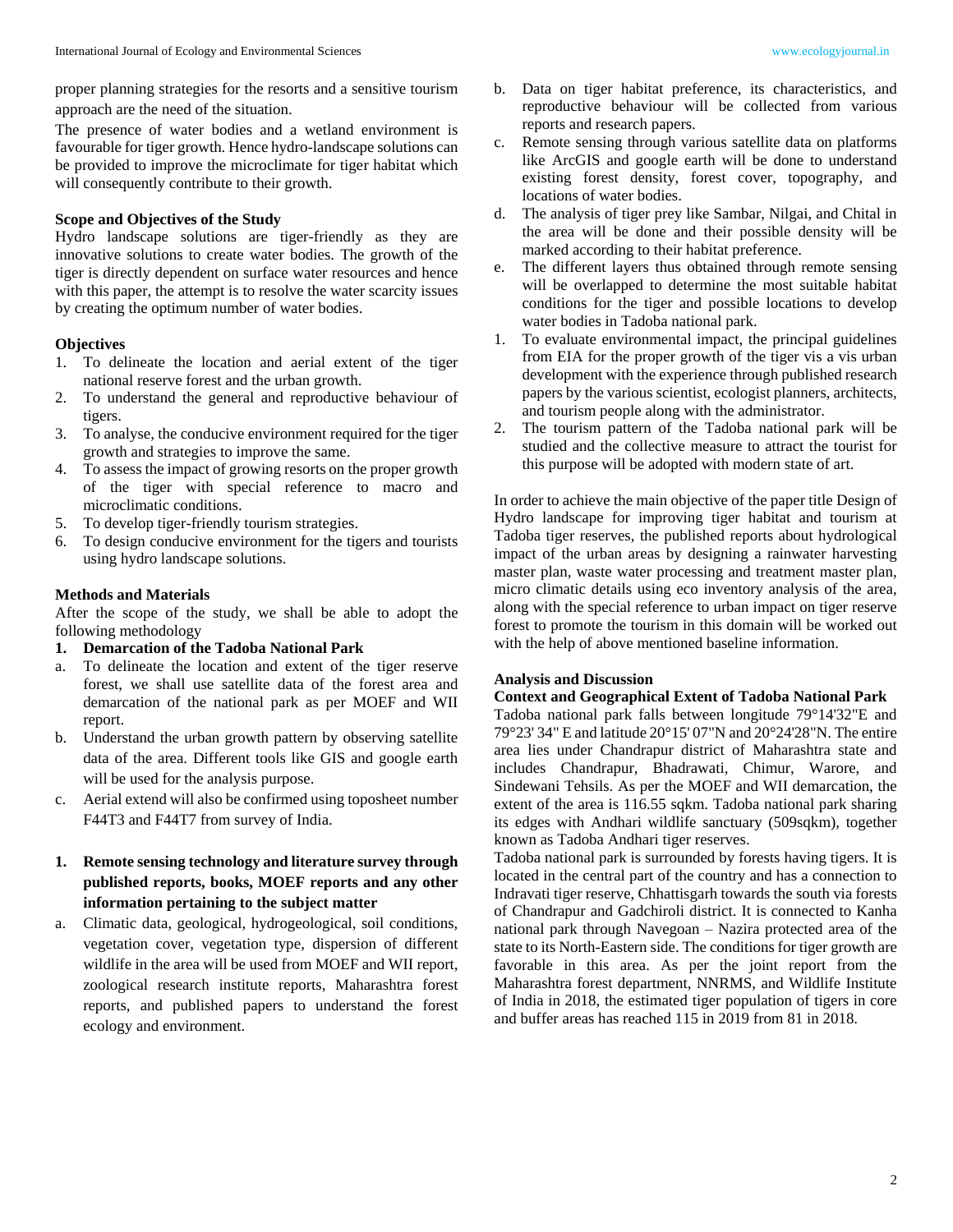

**Fig 1:** Map showing geographical extent of Tadoba national park (Source: author generated using google imagery and demarcation by MOEF, NNRMS and WII)

## **Characteristics of Tiger and Conducive environment required for tiger growth and survival**

The tiger prefers a large undistributed forested landscape with sufficient prey to raise young and maintain its long-term genetic and demographic viability. Tigers do not prefer scorching sunlight environments and hence use aspects of slopes or dense shade to rest. They like to lie down in pools or undisturbed rivers to cool down their body temperature. Camera recordings and observations confirmed that the tigers at Tadoba are usually spotted sitting in a shallow water body and are most active during the cooler parts of the day. Moreover, they use thick vegetation as cover to hide and hunt their prey. The tiger prefers bigger preys like sambar *(Cervus unicolor),* Chital *(Axis axis),* and nilgai *(Boselaphus tragocamelus*), over smaller prey like languor *(Presbytis entellus),* wild boar *(Sus scrofa*), etc. to ensure ample food for many days. (Kumar, Sivakumar, & Ramesh., 2015)

To create a conducive environment for increasing tiger density in Tadoba national park, it is very important to understand the reproductive physiology and behaviors of the tiger.

Mating of the tiger is does not depend on the seasonal variation. The oestrus period is approximately 5 days. The tigress during oestrus period becomes restless and starts marking the trees and plants with their scent by spraying urine.

Gestation period of a tigress is approximately 104 days. During this period the tigress looks for an environment where it can take rest, away from any kind of disturbances and harsh climatic conditions like excessive heat. The tigress before parturition likes to rest in an enclosed space like a den. Since the cubs when they are born are blind and cannot hunt and feed themselves, enclosed environment is needed by the tigress to ensure their safety. Just before the birth time, tigress shows changes in behaviour like restlessness, aggression. Tigress may not eat for the first few days after parturition, however fresh water should be available all the time. The tiger kills the cubs, especially the male cubs to make sure that the tigress is available to him for mating. Hence it is important that the tigress has not to go distant places for hunting and water. Artificial dens can be created in the forest areas to provide isolated and safe environment for the cubs and is close to the water bodies and prey availability.

Hence the habitat preference of tigers depends on climatic conditions, presence of water bodies, topography, prey availability, vegetation type, forest cover, soil temperature, and distance from human settlements.

#### **Habitat Suitability Analysis at Tadoba National Park**

The surroundings of the forest are mostly open farmlands along with the presence of dotted human settlements. Some of these settlements lie within 1km from the forest boundaries. According to the reports, there are approximately 40 upcoming resort projects too.

Tadoba national park comprises tropical dry deciduous systems of Central India. The area has teak forest, dominated mixed bamboo forest which forms medium dense tree canopy, mixed forest, riparian forest, grasslands, and scrub. The height of the trees varies between 3m to 15m.The fringe areas next to farmlands are mostly bushes and grasses with forest cover density less than 10% whereas the area adjacent to Andhari wildlife sanctuary and southern areas of the national park has thick forest cover over 20% (as shown in fig2).

Consequently, the prey population like Nilgai and Chital will be more near grass and scrub vegetated due to their habitat preference. Whereas, Sambar population is more likely to live at dense vegetated parts (Fig. 4)

A centrally located scenic lake which is 120hc in the area and is a perennial water source. The main river Andhari originates from Pandharpauni from Tadoba national park and joins river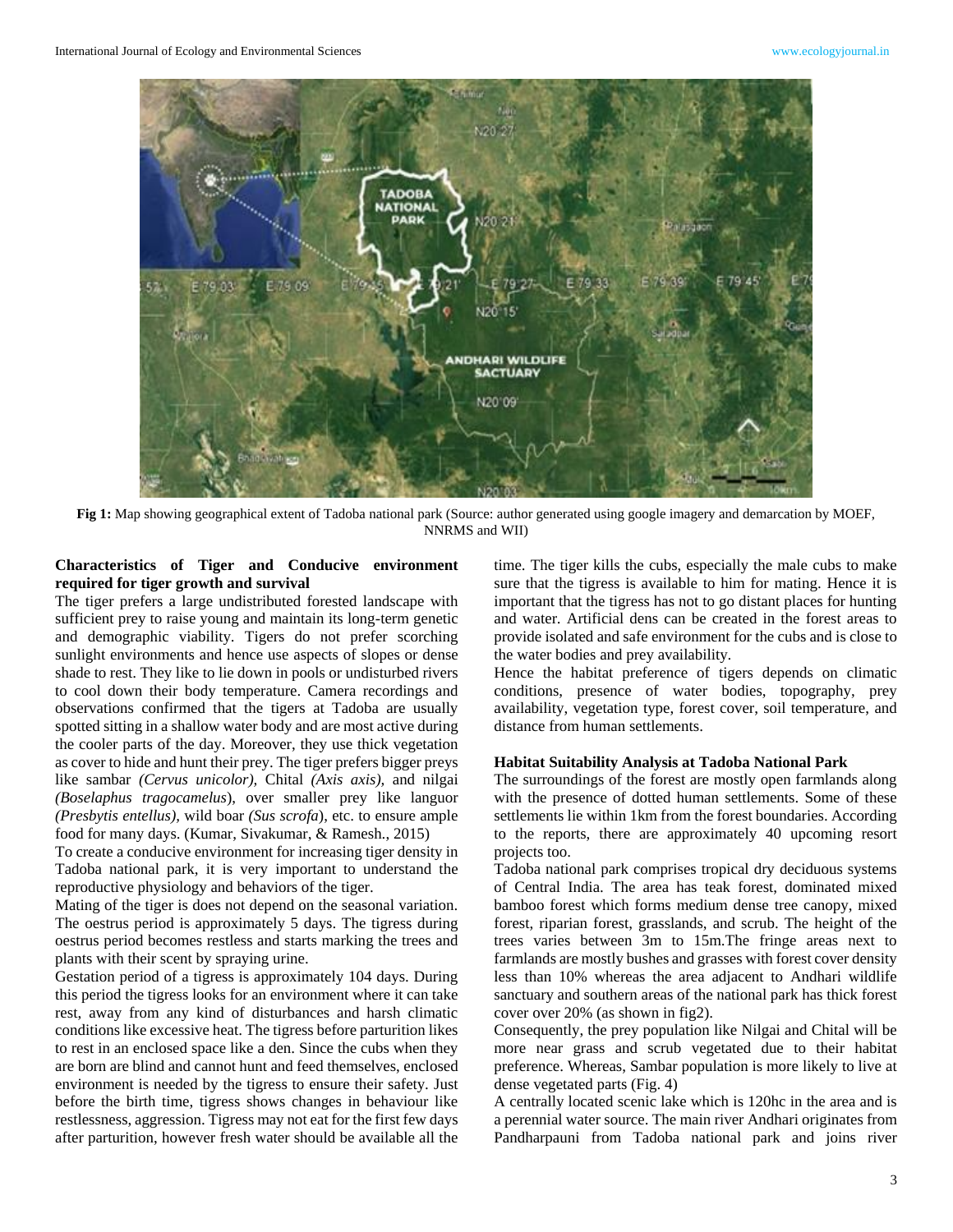Wainganga in the south. This river is perennial in the South of Dewad-Kolsa and retains water in small pockets. As per reports, there are 10 large water tanks in the protected areas for permanent water sources and 7 water tanks on the periphery of the forests which are recharged artificially. Moreover, water from rain gets collected in small pockets and lasts till January. Despite all this, water is scarce in this area.

The area is mostly plain except for the northern part which is a little undulating and hilly. The average elevation of the area is 284.07m above M.S.L. with 360m highest and 230m being the lowest elevation points. These hilly portions in the area give rise to many streams. (Editor: Director. 2006. Fauna ofTadoba - Andhari Tiger Reserve (Maharashtra), Conservation, 2006)



**Fig 2:** Map showing forest cover density and human settlement areas



**Fig 3:** Map showing topography and existing water bodies of the area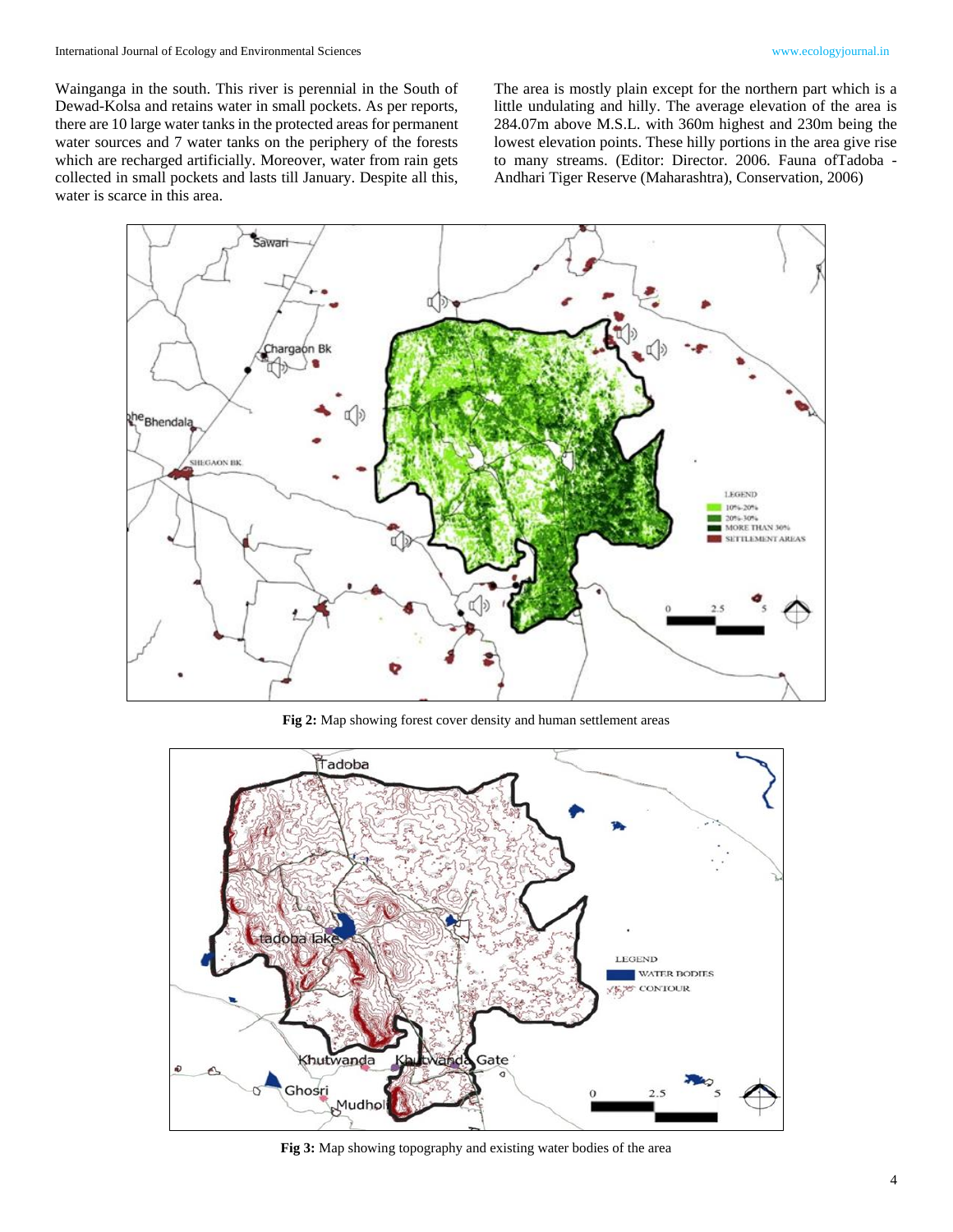

**Fig 4:** map showing high prey availability for tiger (Chital, Sambar and Nilgai)



**Fig 5:** Google imagery showing urbanization pattern near Tadoba national park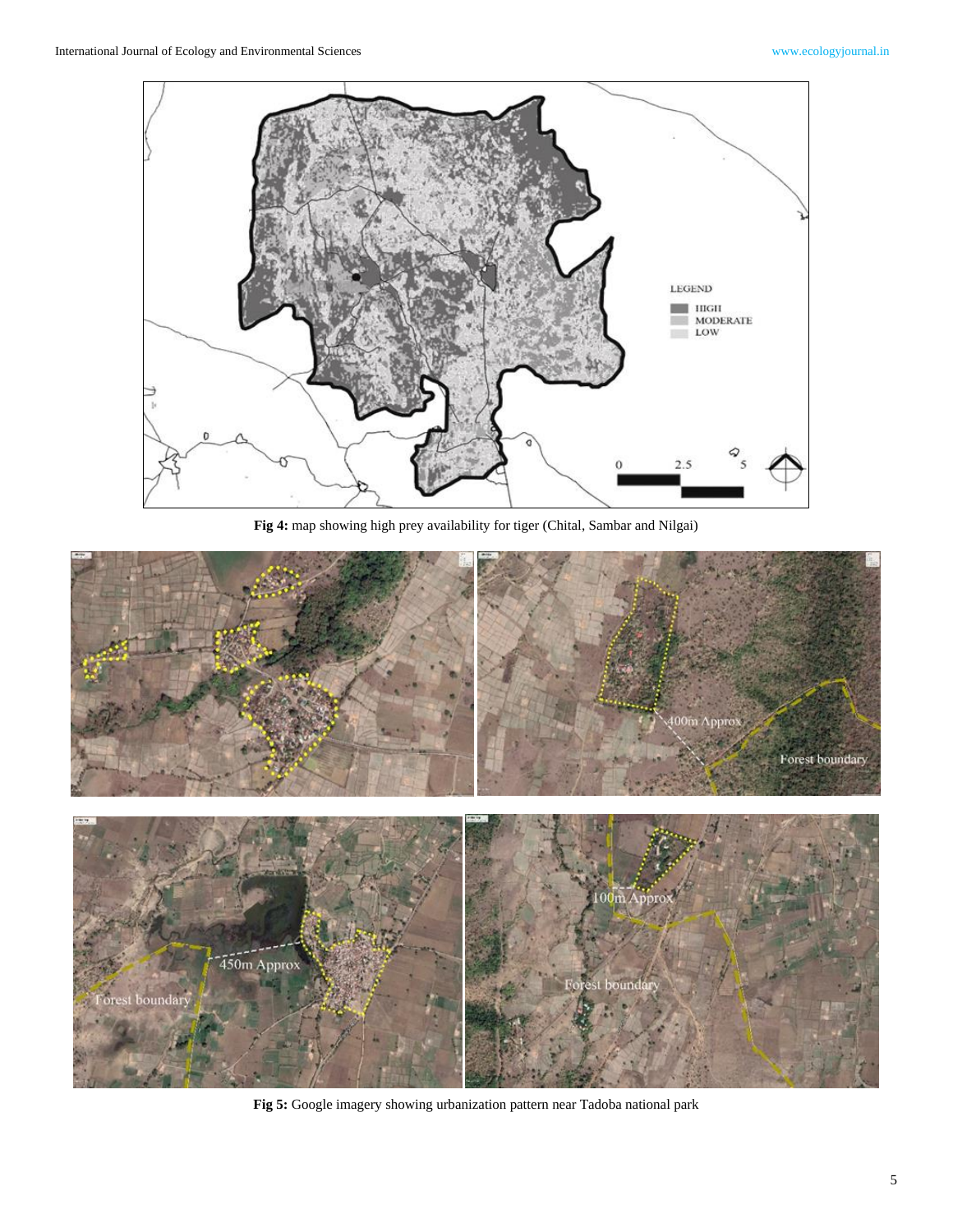### **Urbanization Impact Assessment with Reference to Macro and Micro Climatic Conditions**

The urbanization growth in this area is at the starting phase and taking place without proper planning. Hence, it is important to set up guidelines for better-integrated development. An environment management plan would be a better approach towards improving the components that can impact the microclimate of the tiger habitat.

### **Land Environment**

To avoid fragmentation of the tiger habitat and reduction in forest cover, the construction activities should start leaving 5km buffer margins from the forest boundaries.

The construction of resort campuses should be such that it looks like a part of the forest. Resorts can be surrounded by thick vegetation all around with recreational activities for tourists like golf, playfields, seating spaces, etc inside the campus.

The roads to reach these resorts should also be planned at the beginning phase itself. Construction of roads from inside the forest may cause accidents to the animals and hence wildlife corridors should be planned. The honking of the vehicles and high-altitude lights should also be banned as it may disturb the tiger habitat.

### **Water Environment**

Although the area receives rainfall throughout the year, the water is still a scarce commodity especially in summers. The tourist occupancy rate is less during summer and monsoon seasons, so the water dependency in resorts will be comparatively less. Water requirements for the resorts can be planned using rainwater harvesting techniques in the starting phase itself. Recycling of greywater for irrigation, collection of runoff water by making artificial lakes can be done. The excess of this water can be diverted to the forest areas to improve microclimatic conditions for wildlife growth. Any provisions like a septic tank or sewage disposal should be avoided near a water body or water source as it may ill the animals after consumption.

### **Vegetation**

The tigress during oestrus period starts marking trees by spraying urine on the trees. If the trees are having smooth bark, the scent will wash away and the tiger will be unable to know the requirement. Consequently, the tiger breeding will be limited. The trees with rough bark like *Lagerstroemia parviflora, Terminalia crenulate, Aegle marmelos, Diospyros melanoxylon* etc. are preferred.

Planting inside the resort campuses should be done with native plants, as it will be supported by the local climate and will require less water and maintenance for their sustainability.

### **Air Environment**

The temperature near water bodies and dense vegetation areas remains less as compared to urban settlements and farmlands. The growing number of resorts will increase the heat island effect and may alter the microclimatic conditions for the forest as well. Hence, the resorts can be planned at a distance of 1km from each other to reduce the same.

The humidity level is high in the forest because of the frequent shower occurring in all months. To provide a conducive environment for the tiger, artificial lakes and resting ground can be made.

The tigers are very sensitive to smell. The smoke from DG set generator and smell from cooking may disturb the tiger. Hence, the location of these resort campuses should be opposite to the wind direction to prevent any kind of smell or pollution from entering the forest. Additionally, the noise and vibrations from the resorts in form of loud music, heavy machines, vehicles, and DG generators should be under control. The use of solar panels should be promoted as Tadoba receives great intensity of sunlight most of the days in the year.

### **Aesthetic**

The tigers avoid going to the source of bright light. As they are highly active during the evening and nighttime of the day, the bright and high beam lights coming from the resorts may disturb their activities. The lighting arrangement in the resorts should be considering functional requirements only. Use of high beam lights, bright colorful lights, and up lights should be strictly prohibited. The use of bright colors for resorts should be avoided as it will lead to high albedo formations.

### **Socio- Economic Aspects**

A rise in tourism and resort facilities will also attract people to find jobs for their living that will lead to the need for more settlements, small shops, and social infrastructure. Proper planning for controlled and phase-wise development should be done.

### **Building Materials**

The building materials used should be of low maintenance and sustainable. Use of recycled materials such as fly-ash bricks, autoclaved aerated concrete (AAC) bricks, etc. should be encouraged.

Waste collection, treatment, and disposal is a very important aspect. Untreated waste is disposed of in the open ground may lead to the pollution of the food chain of the tiger. On top of that, the waste along with the rain may enter the water bodies and can make it unfit for consumption. Hence proper treatment of the waste should be done within the campus and the waste disposal system should be properly planned by the governing bodies in advance.

### **Energy Conservation**

To prevent pollution and energy consumption for power requirements, sources of supply, backup, etc, passive solar architecture techniques should be promoted. By incorporating sustainable practices in resort design we can minimize the impacts that will create microclimatic discomforts.

### **Tourism Pattern of Tadoba National Park and Strategies for Tourism Growth**

According to the reports from the Maharashtra tourism survey, the area receives the largest footfall in the month of December, January, and February. The climatic conditions are pleasant in these months and the visibility rate of the tiger is high as the temperature is pleasant for them to come out. The number of visitors is less during the summer and monsoon seasons. The tourism activities in pristine areas such as Tadoba National park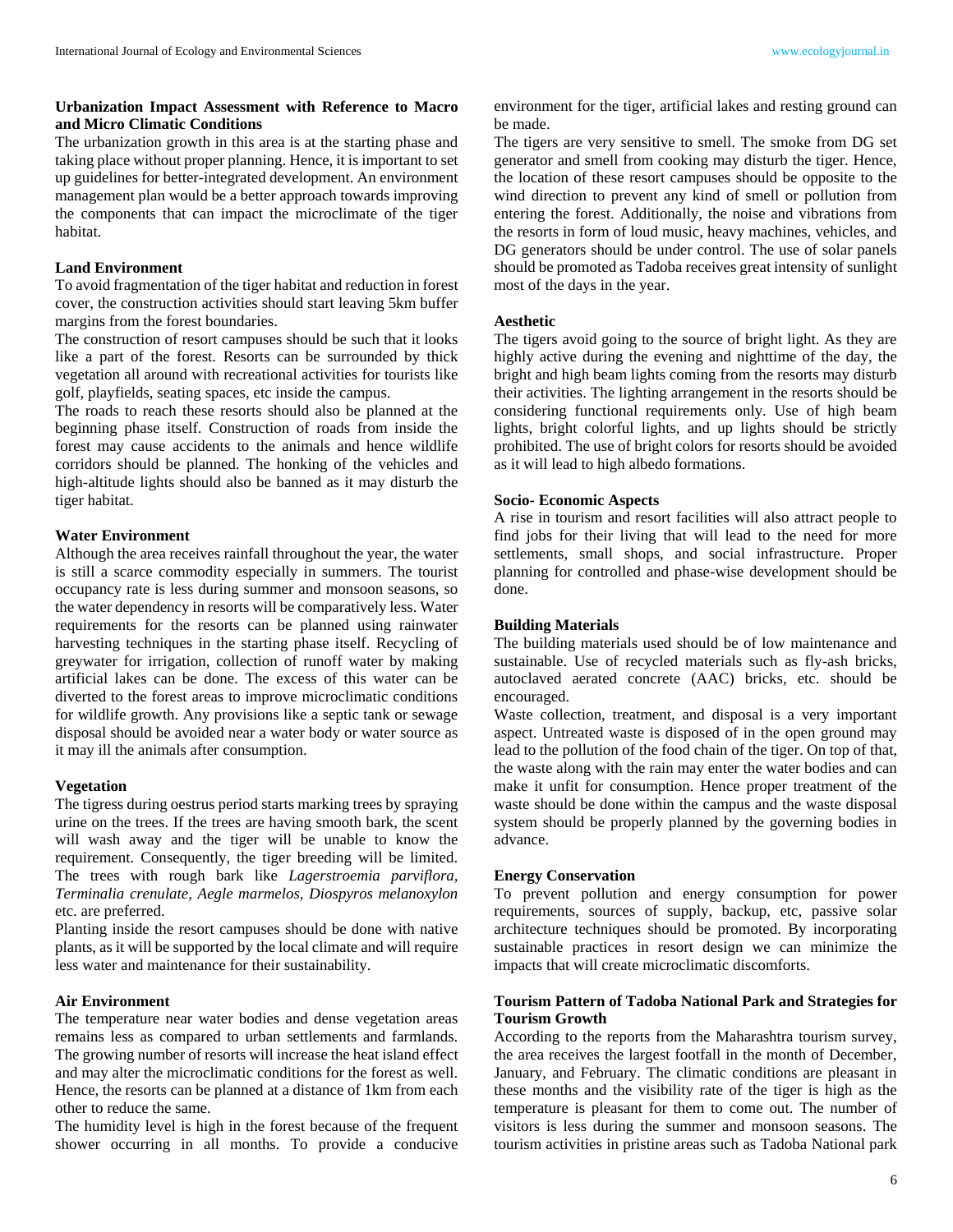will create a sense of awareness and appreciation towards the forest and its species. Apart from that, tourism can provide economic support and livelihood to the local communities. However, the prime objective of preserving the forest and its species should not be compromised at any cost. Therefore, tourism strategies should be developed to ensure the proper growth of the forest and wildlife.

### **Planning**

Proper planning of tourism activities which will include

- a. Tourism activities permitted in the forest area
- b. Limiting number of visitors at a time

### **Demarcation of the Tourist Areas**

a. To prevent disturbances to the tiger breeding activities, tourist activities should be prohibited inside the core parts of the tiger habitat.

Planning of roads for visitors should not be done in the core zone

### **Monitoring Arrangements**

- a. The movement and availability of the tiger should be monitored with the help of the camera and the visitors can be allowed in specific areas and time accordingly.
- b. The resorts can be digitally modified by making provisions for the live visuals from the forest areas along with the binocular arrangements to observe tiger activities without actually disturbing them.

### **Avoiding Vehicular Pollution**

.

The oil spills by the vehicles used in safaris may enter water bodies along with the stormwater and can contaminate it for tiger consumption. The use of battery-operated cars can solve the issue.

### **Design of Hydro Landscape for Improving Tiger Habitat and Tourism at Tadoba Tiger Reserves**

To support the tiger's growth and improve microclimatic conditions in its habitat, we need to develop water bodies and resting grounds in the core areas of Tadoba national park. For this purpose, we need to prepare a water harvesting master plan for the upcoming resorts. As per reports, the area gets 90%of its rainfall in the months of July, August, and September and the rest 10% in other months. The average rainfall is about 1227mm per year with humidity varying from 17% to 89%. Temperature varies from 4°C to 44°C and the evaporation rate is about 1.1m which is very high

#### **Relationship between Soil, Vegetation and Water**

The observation from google imagery shows that the water after rain gets collected in areas with depression and can be seen till October. This observation indicates the presence of black cotton soil which prevents the water to seep away into the ground. Additionally, the vegetation pattern in these catchment zones is sparse.

By developing these catchment areas, we can make approximately 50 numbers of water bodies and resting grounds for tigers. To improve microclimatic conditions in the resort premises as well as in the forest, the rainwater collected from resorts can be used to develop a lake inside the resort, and then

the excess of this water can be diverted to the forest to feed proposed water bodies. The availability of water quantity from these resort campuses can be calculated using the empirical formula.



**Fig 6:** Present soil condition

The water bodies may get dry quickly because of the high evaporation rate and seepage losses. To make these water bodies sustainable, we will have to do suitable surface treatment for them. The area has black cotton soil on the top layer up to 1.5m, followed by silty sand mixed with highly permeable gravel. In the lake digging process, the retaining material i.e., black cotton soil will be removed. Hence, to retain the water, we will have to design a geomembrane base for the lake. There are three ways of retention-

- a. Rubber It will be a costly solution and can get penetrations due to uneven surface.
- b. Plastic geomembrane considering the heat and temperature at Tadoba national park, this is also not going to work
- c. The third solution is providing a geomembrane made up of clay and bentonite.

We will have to dig the entire area where the lake has to be built. The depth of the lake may vary from 2.2m to 3m as evaporation loss is also there. The base can be filled with 20cm of clay mixed with 5% of hydraulic cement and ESS material like bentonite.



**Fig 7:** Proposed base treatment for water bodies

In this way we can design, various scattered water bodies and lake in the core areas. This kind of solution will help in tiger growth.

### **Conclusion and Recommendations**

Tadoba national park has great potential to support tiger growth. Consequently, tourism activities and urbanization will take a great leap that can highly disturb the microclimate of the forest. Additionally, issues like water scarcity, pollution, and reduction of forest cover may impact the tiger habitat and growth. However, with the help of proper planning and strategies, as discussed in the paper, we can look forward to integrated development.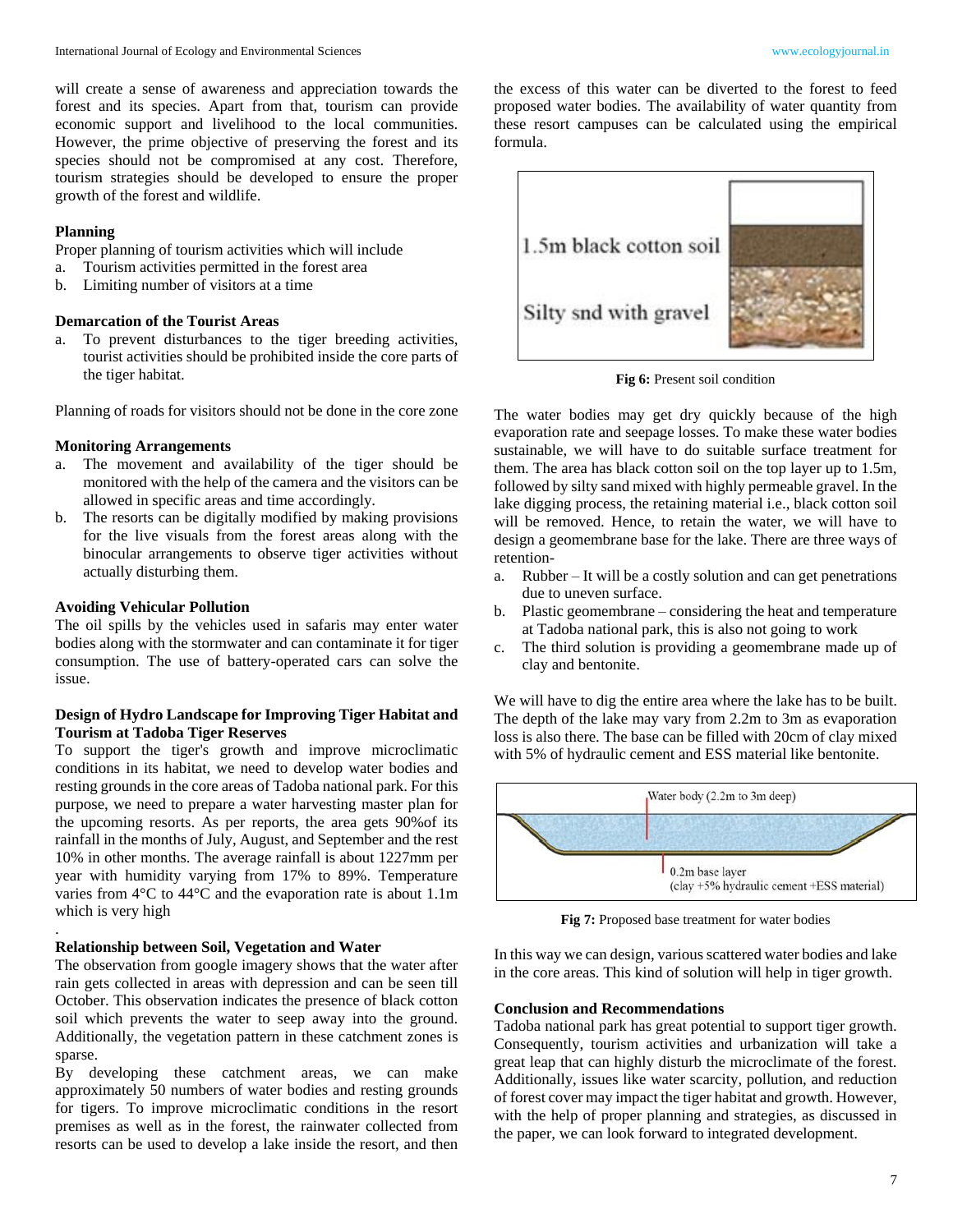The following specific conclusion has been made for the study area:

- a. The Tadoba national park was delineated using satellite imagery, GIS, and the boundary extent provided by MOEF, NNRMS, and WII which gives the idea about the extent and surroundings of the national park. The data thus obtained is very useful for analysis and to understand the possible intervention zones for the betterment of future tiger growth along with careful tourism planning. The delineation is also important to provide guidelines regarding the minimum distance that is required between wildlife boundaries and urban growth.
- b. Since the reproductive behavior of the tiger has got the specific areas. Therefore, they should be demarcated and protected properly from tourism and other human activities to ensure the privacy and isolation of the tiger. The same areas have been demarcated on the map.
- c. The conducive environment for tiger growth is the water bodies surrounded by the bushes to protect the tiger from excessive heat. The tiger after hunting and eating raw meat of its prey develops high cholesterol levels, therefore, it is natural that the tiger will feel very hot especially in hot seasons. Since the area has got the basaltic rock and due to ferromagnesium mineral, the area becomes very hot. Therefore, the heat component should be compensated by providing water bodies and wetlands. In other words, the suitable hydro landscape by conducting the eco-inventory in relationship with soil, water, and vegetation should be developed properly.
- d. There is a demarcated boundary based on the climatic and microclimatic conditions along with the nature of the habitats of different wildlife especially the tiger. However, tourist development is also required. To deal with this critical issue, the hydro landscape parameters such as control of temperature, radiation, humidity, albedo formation, wind flow direction, etc. should be deal firmly with the help of the hydro landscape i.e., the detailing of the water bodies surrounded by the bushes and the wind tunnel along with the soil and rock configuration of the base should be done properly.
- e. Ecology plays a very important here and the national park like Tadoba cannot afford the biodiversity loss. However, the development of tourism is a critical area where safaris and other tourist vehicles are encroaching upon the specific habitats of the tiger especially in its reproductive zones or the mating ground. Additionally, the growth of the tiger also depends upon its hunting ability which is only possible when all other wild animals grow properly. To control the proper growth, the conducive environment of the suitable hydro landscape for these animals should be provided which is only possible by Eco inventory analysis of the forest.

The above-mentioned parameters are clearly indicating that the proper growth of hydro landscape for the study area is required. Proper growth of soil water and vegetation is possible by suitable analysis of eco inventory to control the microclimate and to make area suitable for the wild animals especially tigers and tourism.



**Fig 8:** Area suitability map for proposed water bodies